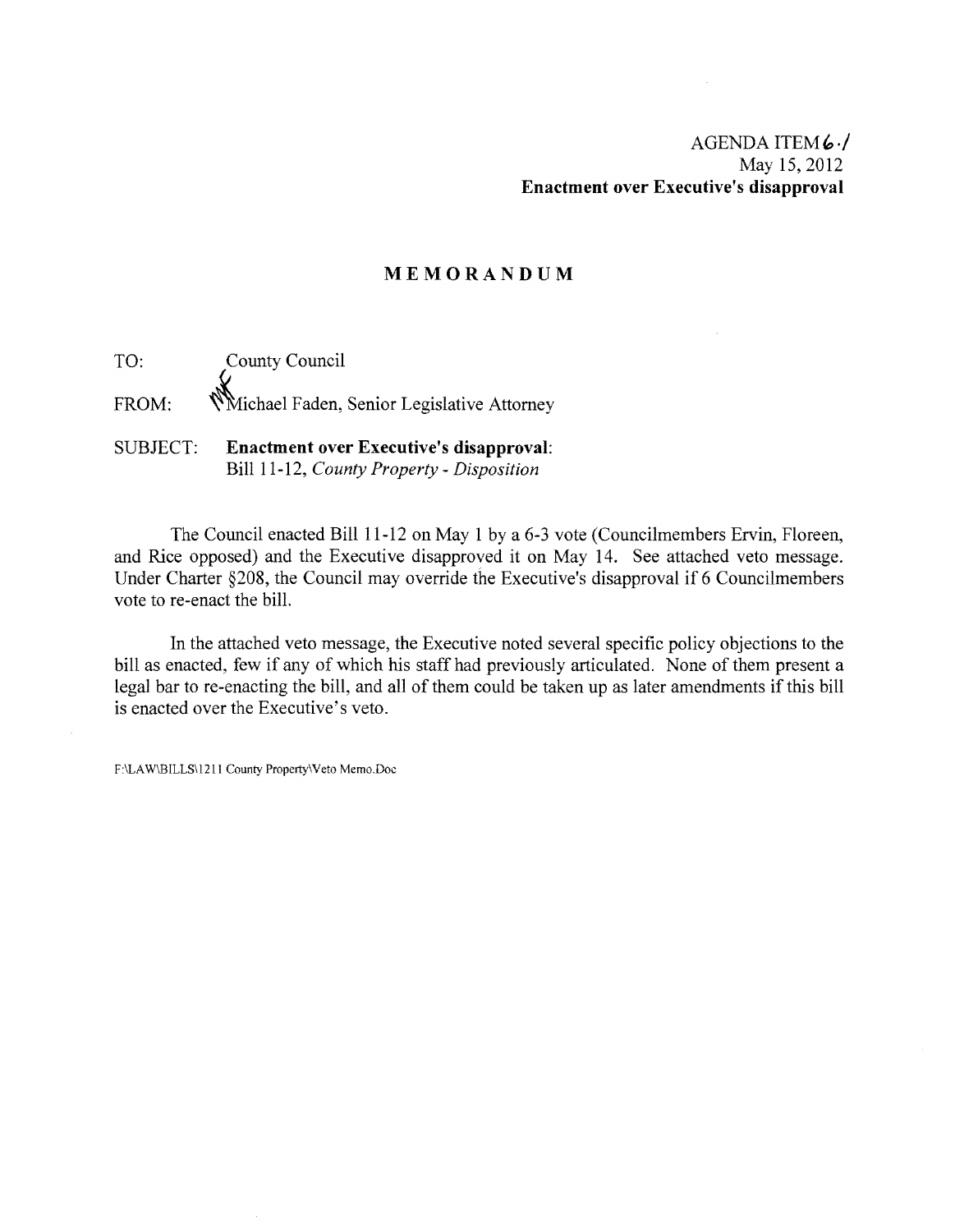

OFFICE OF THE COUNTY EXECUTIVE ROCKVILLE, MARYLAND 20850

Isiah Leggett **MEMORANDUM**<br> *County Executive* 

May 14, 2012

| TO.   | Roger Berliner, President           |
|-------|-------------------------------------|
|       | County Council                      |
| FROM: | Isiah Leggett —<br>County Executive |

SIJBJECT: Bill 11-12, County Property Disposition - Veto

After careful consideration of Bill 11-12, County Property Disposition, I have reluctantly decided to veto the bill, and I am returning the bill to you with this memorandum. I acknowledge the importance of timely notice to and consultation with Council regarding property dispositions and appreciate Council's comprehensive review ofthe issues in this area. However, Bill 11-12 creates several new layers of Council oversight that have potential to cause delays, uncertainties, and increased costs for County government and private entities that do business with the County. I believe there is a more constructive way to enhance Council oversight of the types of transactions that Council cares most about.

The Council is already vested with broad authority regarding disposition of County property. Existing laws governing master plans, zoning text amendments, the annual capital budget, the six-year Capital Improvements Program (CIP), the annual operating budget, and the Economic Development Fund give the Council extensive authority over use and . disposition of County property at various stages in the process.

The current Executive Regulations governing disposition of County property ensure that dispositions are "done in a fair and equitable manner that is open to public scrutiny" (COMCOR I1B.45.01 et. seq.). These regulations invite review and comment from all stakeholders at various stages in the process, including County Agencies, Outside Agencies (e.g., MNCPPC, MCPS, and municipalities), the public, and the Council. However, the regulations have some extremely broad exemptions.

The exemptions included in the final version of Bill 11-12 suggest that the bill is aimed primarily at the disposition of property relating to economic development, redevelopment, and capital improvements. If Council's genuine interest is to have an opportunity "early in the process" for review and comment on these types of property dispositions, the existing regulations referenced above could be amended to eliminate some current exemptions so that the regulations are applicable to all dispositions relating to economic development, redevelopment, and capital

 $\mathbb{R}$ ÷  $\frac{1}{2}$  $\frac{1}{2}$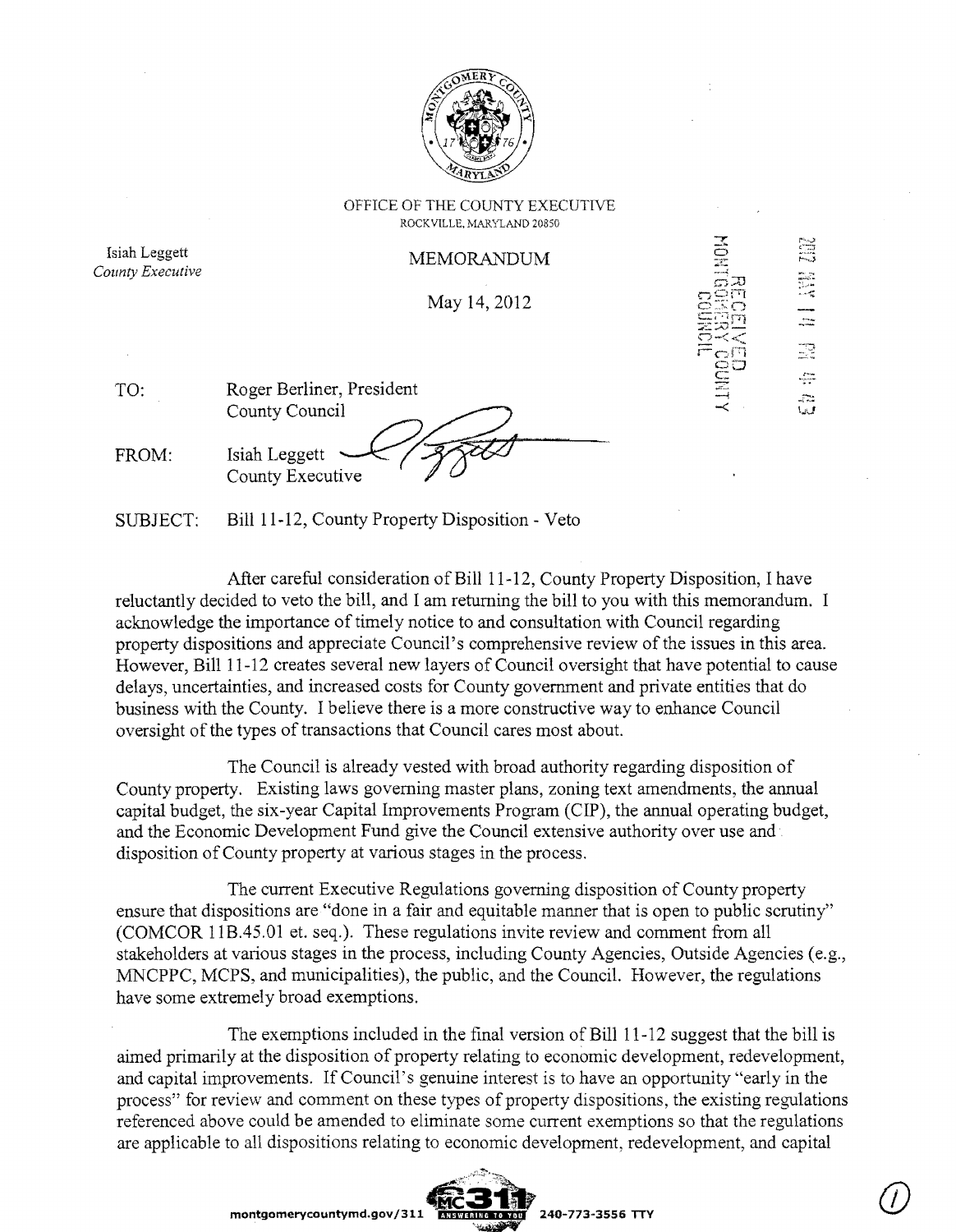Roger Berliner, President May 14,2012 Page 2

improvements. The regulations could also be amended to require that the Reuse Analysis be provided to Council for review and comment earlier than is now required. I would be willing to propose such amendments as an alternative to this bill.

I have specific concerns about particular components ofthe bill.

Section 11B-45(a) requires the Executive to promulgate regulations that establish a process for the disposition of any property "controlled by the County" in addition to property owned by the County, as specified in current law. The County Attorney believes that this I appears to make the bill applicable to the process used by the Office of Community Use of Public Facilities(CUPF) for making schools and County-owned buildings available for public use. For example, the bill would apply to the situation where a church or cultural school reaches the end of the  $2<sup>nd</sup>$  year of use at a facility. In such a case, the Council would be required to approve the extension of the CUPF permit. Moreover, the Council would most likely have to waive the below market fees charged by CUPF..

Section 11B-45(d) requires the Executive to submit to Council for review and comment "all material terms of the disposition, including the price or rent to be paid and associated economic incentives" before seeking Council approval of a declaration of no further need for the property. That same subsection also includes the following language: "In addition, the Executive should when practicable submit for prior Council review the parameters and material terms of a disposition that has not begun to be negotiated." Certainly, price or rent is a "material term" of a disposition, but this term may not have been negotiated prior to obtaining Council declaration of no further need. Nevertheless, the bill appears to mandate that this information be provided at that stage. At the very least, this is confusing. More troubling, is the likelihood that providing this information to Council so close to the stage when the Council makes the declaration of no further public need invites the Council to make its decision on whether to "surplus" the property on a basis that should be irrelevant to whether the County has no further need of the property.

Section I1B-45(b)(3) exempts "a license to use County property to provide child or adult day care services." This exemption is narrow and, therefore, leaves open to argument the issue of whether school property that is available for use by a day care facility (and scheduled by CUPF) is within the purview of Bill 11-12. Currently, day care facilities have a license issued by CUPF to use school property that is usually renewed for up to 5 years. Whether the County has "control" for purposes of Bill 11-12 is ambiguous. Moreover, the issue of who controls this space is the subject of on-going litigation. The County is currently taking the position in this litigation that the County does not control this space, but Bill 11-12 may muddy the waters.

Bi1111-12 includes an exemption for disposition of property that will be used primarily for housing development if the recipient legally commits to the Director of the Department of Housing and Community Affairs that at least 30% of the housing units built on the property will be moderately priced dwelling units or other units that are exempt from the development impact tax. During final action on the bill and in response to direct questioning,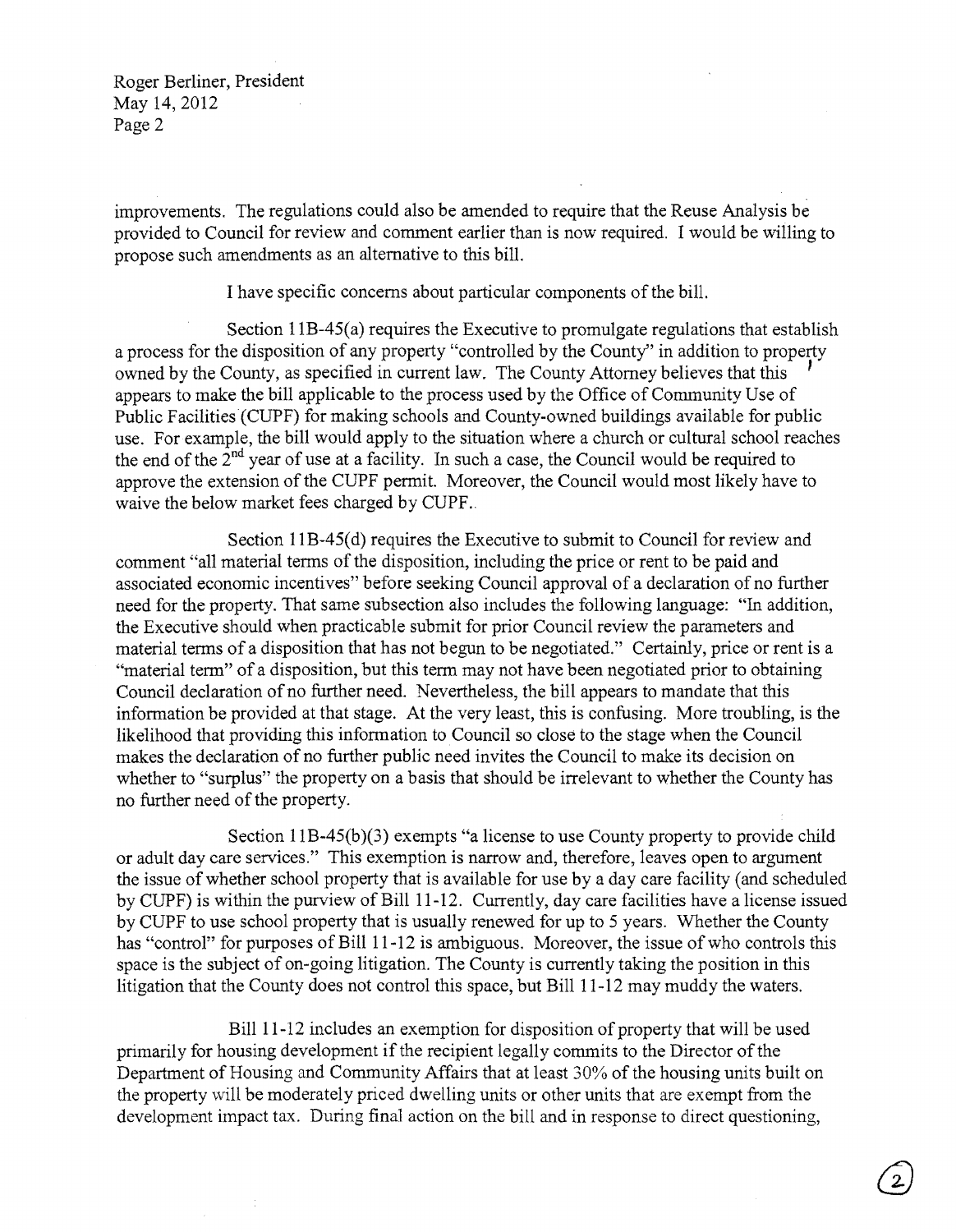Roger Berliner, President May 14, 2012 Page 3

Council legal staff indicated that this exemption is not intended to apply to most mixed use developments. In my mind, there is no valid reason for this distinction.

Under Section 11B-45(e), Council has discretion to extend the statutory deadline for approving a declaration of no further need or disposition of property at less than full market value. This discretion creates opportunities for delays that could "kill" prudent property dispositions that serve the public interest.

The provisions of Bill 11-12 which give Council veto authority over property dispositions below full market value could undermine the long term credibility of the County in its negotiations with private parties. Typically, responses to solicitations for public/private partnerships resulting in land disposition are evaluated on objective criteria relating to the offerors' qualifications, experience, and financial capability. Business terms and monetary offers are seldom part of solicitations. The primary reason for this is because the County has multiple policy objectives and those objectives do not always translate into a high/low bid scenario in which property values play a significant role in what ultimate deal is judged to be in the best public interest. Requiring Council notice and approval of dispositions at less than full market value adds to the complexity of such negotiations and the role property values play in striking a best value deal. While I understand that this Council explicitly stated that this is not its intent, the potential for Council negating lengthy and complex negotiations because it disagrees on a single point -- property valuation **--** is extremely troublesome.

Finally, I note that the grandfather clause included in Bill 11-12 is too narrow to protect the County investment of time, money, and good will in numerous property dispositions currently underway and in various stages of the process, including transactions for which: (1) a Request for Proposal (RFP) or Request for Expression of Interest (REOl) has been issued but no responses received; (2) responses to an RFP or REOl have been received and are being evaluated by the County; (3) the County has selected a bidder for an RFP or REOl but negotiations have not yet begun; (4) the County has selected a bidder for an RFP or REOI and negotiations are underway; or (5) the County has signed a letter of intent to execute a sale, lease, license, general development agreement or other binding contract.

For all of the reasons discussed above, I am vetoing Bill 11-12 and urging the Council to reconsider its vote to support this bill.

c: Kathleen Boucher, Assistant Chief Administrative Officer David Dise, Director, Department of General Services Marc Hansen, County Attorney Art Holmes, Director, Department of Transportation Rick Nelson, Director, Department of Housing and Community Affairs Steve Silverman, Director, Department of Economic Development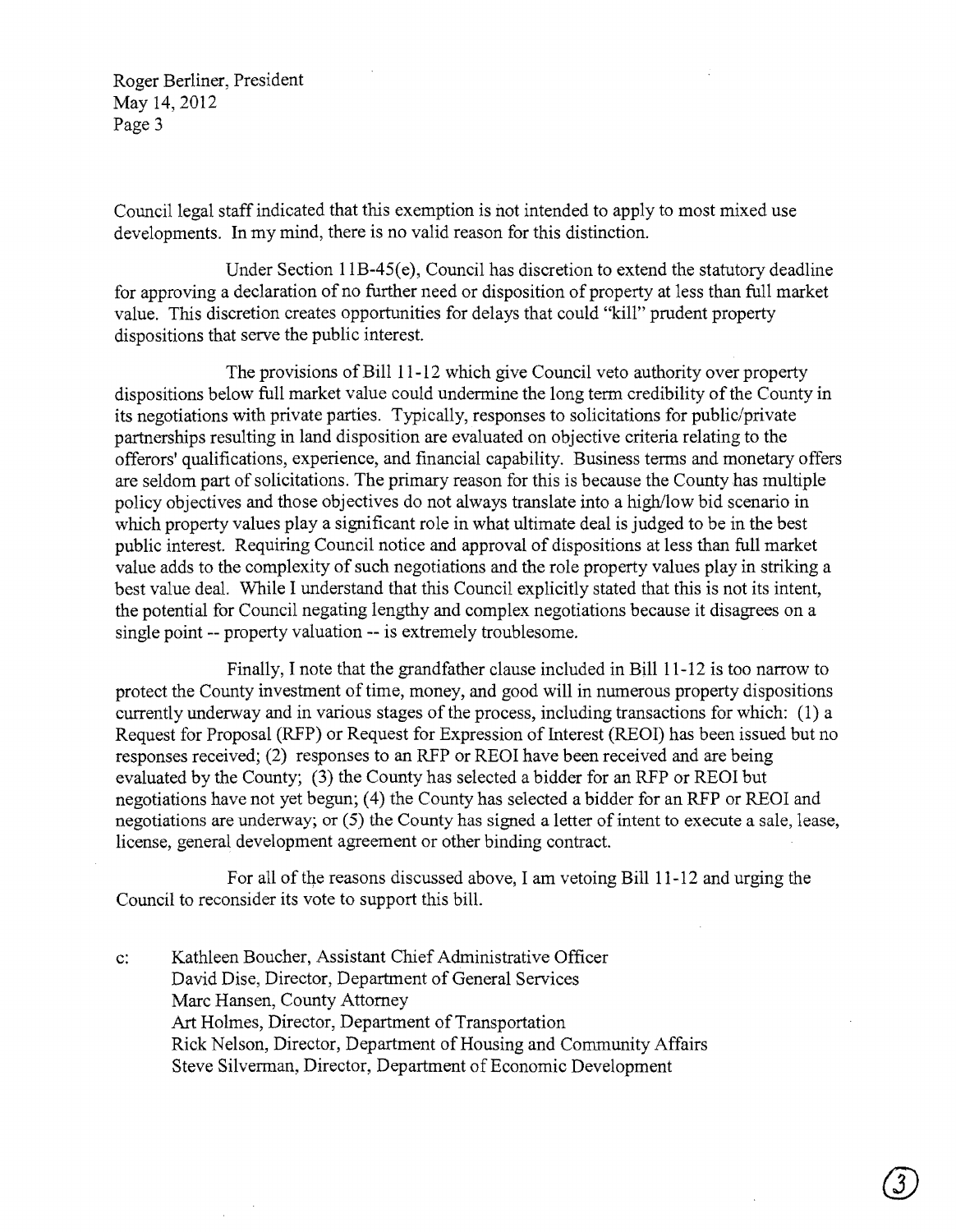| Expedited Bill No.         | $11 - 12$          |
|----------------------------|--------------------|
|                            | Property           |
| Disposition                |                    |
| Revised: 5-1-12            | Draft No._8        |
| Introduced: March 13, 2012 |                    |
| Enacted: May 1, 2012       |                    |
|                            |                    |
|                            |                    |
| Sunset Date: None          |                    |
| Ch. J. Laws of Mont. Co.   |                    |
|                            | Concerning: County |

# **COUNTY COUNCIL FOR MONTGOMERY COUNTY, MARYLAND**

By: Councilmembers Leventhal and EIrich, Council President Berliner, and Councilmembers Andrews, Riemer, and Navarro

# **AN EXPEDITED ACT** to:

- (1) modify the procedures to dispose of County property;
- (2) require the County Council to approve certain [[dispositions of]] actions regarding certain County properties. and authorize the Council to review certain agreements to dispose of County property;
- (3) prohibit the County from disposing of certain property at less than full market value, unless the Council waives this requirement; and
- $[[(3)]] (4)$  generally amend the County law regarding disposition of County property.

## By amending

Montgomery County Code Chapter 11B, Contracts and Procurement Section 11B-45

| <b>Boldface</b>              |
|------------------------------|
| Underlining                  |
| [Single boldface brackets]   |
| Double underlining           |
| [[Double boldface brackets]] |
|                              |

**Boldface** *Heading or defined term.* Added to existing law by original bill. Deleted from existing law by original bill. Added by amendment. Deleted from existing law or the bill by amendment. Existing law unaffected by bill.

*The County Council for Montgomery County, Maryland approves the following Act:* 

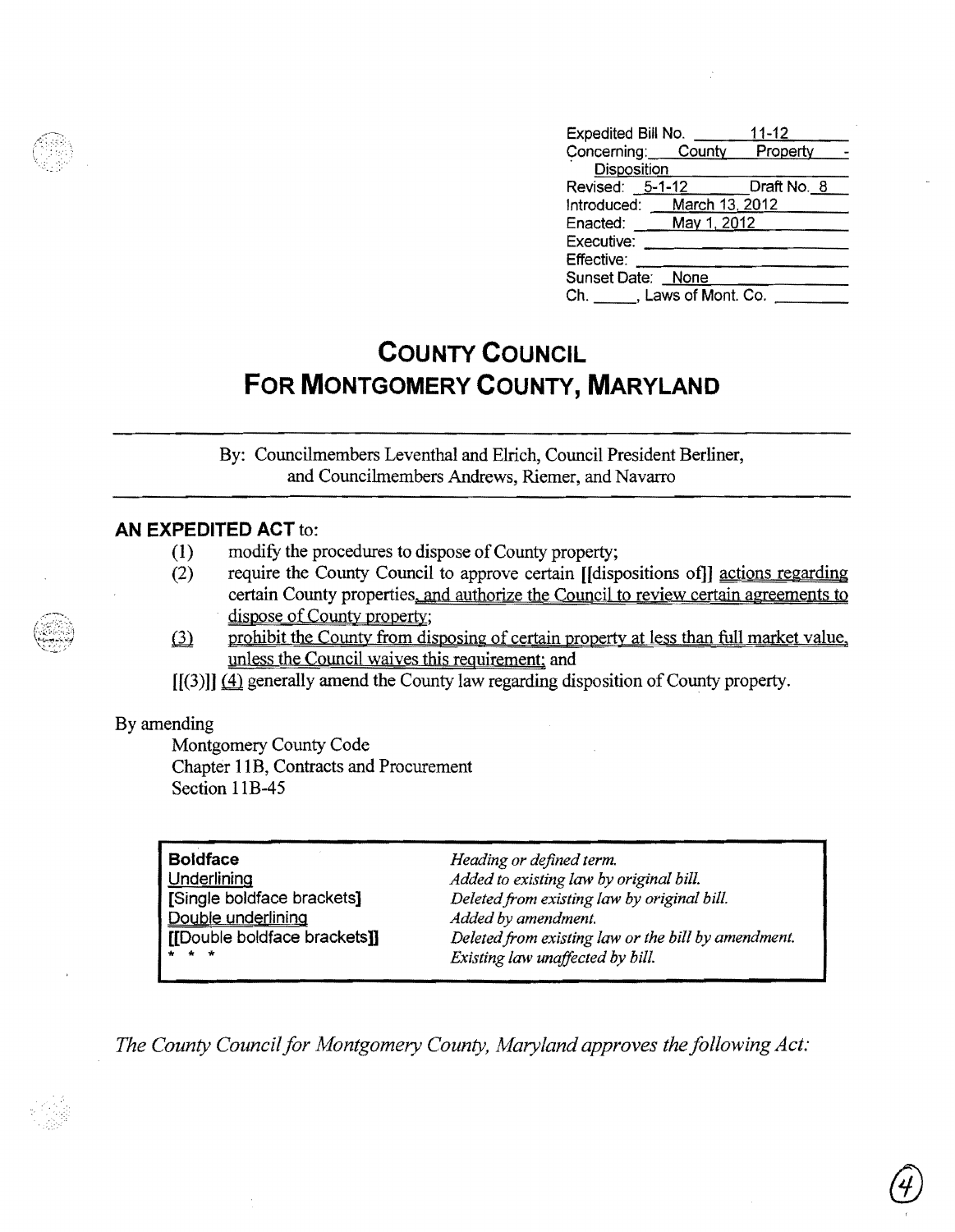$\mathcal{5}_{\mathcal{L}}$ 

 $\hat{\mathcal{A}}$ 

| $\mathbf{1}$   | Sec. 1. Section 11B-45 is amended as follows: |                                                                                                   |  |  |  |
|----------------|-----------------------------------------------|---------------------------------------------------------------------------------------------------|--|--|--|
| $\overline{2}$ | $11B-45.$                                     | Disposition of real property.                                                                     |  |  |  |
| 3              | (a)                                           | The County Executive must adopt regulations to establish a process for                            |  |  |  |
| $\overline{4}$ |                                               | the disposition of <u>any</u> real property <u>owned or controlled by the County</u> ,            |  |  |  |
| 5              |                                               | other than surplus school facilities and [other] property of nominal value                        |  |  |  |
| 6              |                                               | identified in the regulation. [[As used in this Section, "disposition"                            |  |  |  |
| 7              |                                               | means a sale, a lease or license for a term of 3 years or longer, or a lease                      |  |  |  |
| 8              |                                               | or other document which includes an option to buy.]] The regulations                              |  |  |  |
| 9              |                                               | must provide for:                                                                                 |  |  |  |
| 10             |                                               | coordination among public agencies, including any [municipal]<br>(1)                              |  |  |  |
| 11             |                                               | corporation] municipality in which the real property is located;                                  |  |  |  |
| 12             |                                               | (2)<br>opportunity to reserve property for alternative public use;                                |  |  |  |
| 13             |                                               | (3)<br>comparative analysis of reuse proposals before any disposition                             |  |  |  |
| 14             |                                               | actions; and                                                                                      |  |  |  |
| 15             |                                               | public notice and hearing on possible dispositions before final<br>(4)                            |  |  |  |
| 16             |                                               | decision on disposition, except that the County Executive may                                     |  |  |  |
| 17             |                                               | waive the public hearing requirement for any real property that:                                  |  |  |  |
| 18             |                                               | (A)<br>has nominal value; or                                                                      |  |  |  |
| 19             |                                               | (B)<br>is recommended to be reused by the County government.                                      |  |  |  |
| 20             | (b)                                           | <u>As used in this Section, disposition means a sale, a lease or license for a</u>                |  |  |  |
| 21             |                                               | <u>term of [[3]] 2 years or longer, or a lease or other document which</u>                        |  |  |  |
| 22             |                                               | <u>includes an option to buy. If a license or lease for an initial term of less</u>               |  |  |  |
| 23             |                                               | <u>than <math>[3]</math> 2 years is extended or renewed beyond <math>[3]</math> 2 years, that</u> |  |  |  |
| 24             |                                               | extension or renewal is a disposition. Disposition does not include:                              |  |  |  |
| 25             |                                               | <u>a lease of or license to use any parkland, or any facility located on</u><br>$\Box$            |  |  |  |
| 26             |                                               | parkland, that the Parks Department operates or manages for the                                   |  |  |  |
| 27             |                                               | County;                                                                                           |  |  |  |
|                |                                               |                                                                                                   |  |  |  |

 $\mathcal{L}^{\mathcal{L}}$ 

 $\sim$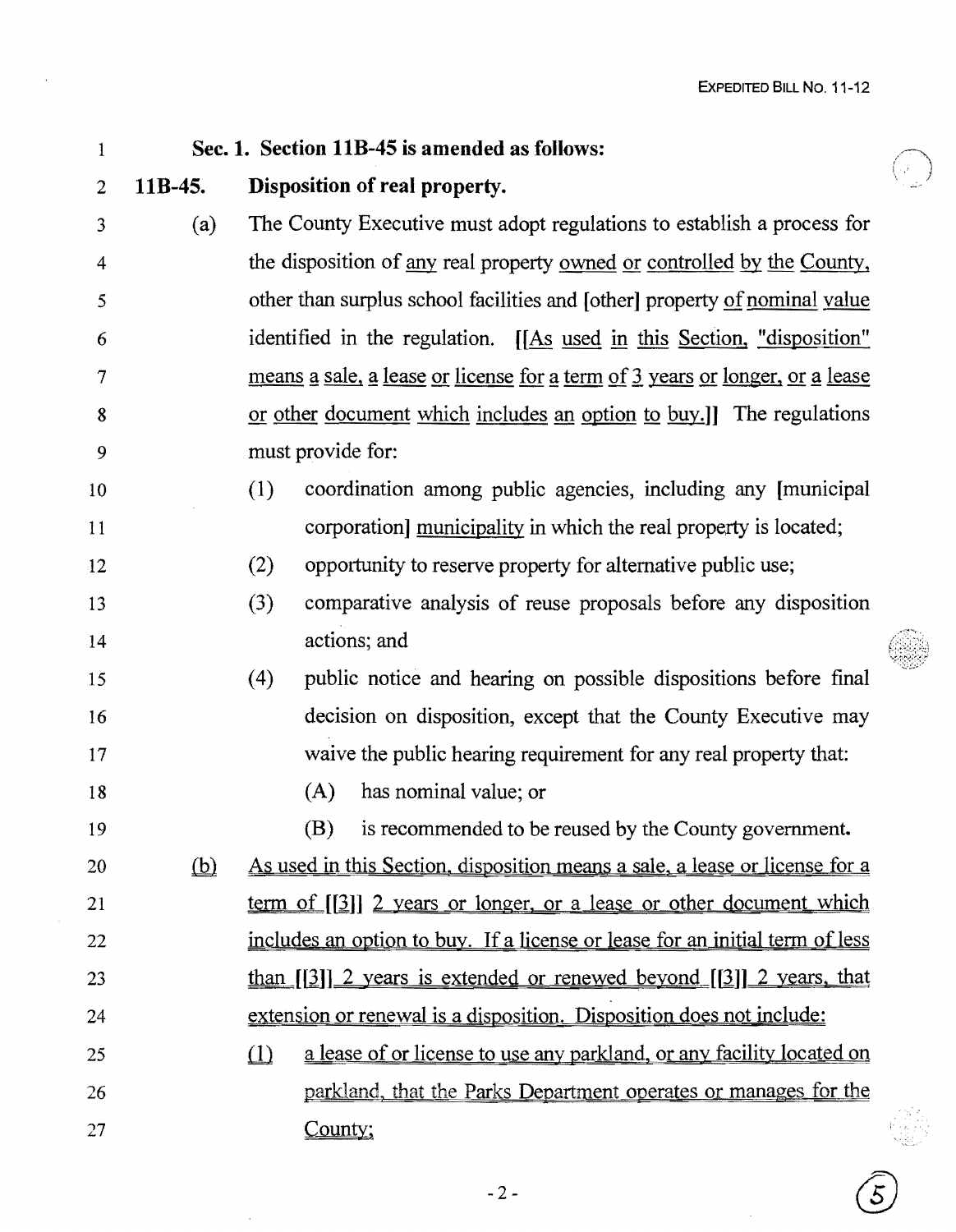$\overline{6}$ 

|  | 28 |          | (2)                                                                | <u>a license to use County property that is coterminous with a</u>                |
|--|----|----------|--------------------------------------------------------------------|-----------------------------------------------------------------------------------|
|  | 29 |          |                                                                    | <u>contract for services performed by the licensee: [[or]</u> ]                   |
|  | 30 |          | $\Omega$                                                           | <u>a license to use County property to provide child or adult day</u>             |
|  | 31 |          |                                                                    | care services; [[or]]                                                             |
|  | 32 |          | $\Delta$                                                           | a sale or lease of property to the Housing Opportunities                          |
|  | 33 |          |                                                                    | Commission for housing development;                                               |
|  | 34 |          | $\circ$                                                            | <u>a sale of one or more housing units obtained by the County using</u>           |
|  | 35 |          |                                                                    | its right of first refusal under Section 11A-3 or 11A-4, Chapter                  |
|  | 36 |          |                                                                    | 25A, or Chapter 53A, and resold for not less than the County                      |
|  | 37 |          |                                                                    | paid; or                                                                          |
|  | 38 |          | $\circ$                                                            | a transfer of County right-of-way that is needed to implement a                   |
|  | 39 |          |                                                                    | <u>road or transit project that is included in the applicable master or</u>       |
|  | 40 |          |                                                                    | other land use plan.                                                              |
|  | 41 | $\Omega$ |                                                                    | <u>Unless the County Council waives this requirement under subsection</u>         |
|  | 42 |          |                                                                    | $(e)(2)(B)$ , the Executive must not dispose of any property owned or             |
|  | 43 |          |                                                                    | <u>controlled by the County at less than full market value. In case of a sale</u> |
|  | 44 |          |                                                                    | <u>of property, full market value must be determined by at least one</u>          |
|  | 45 |          |                                                                    | professional appraisal of the property obtained by the Director within            |
|  | 46 |          |                                                                    | [[the previous]] [[6]] 12 months before a declaration is submitted to the         |
|  | 47 |          | Council.                                                           |                                                                                   |
|  | 48 | $\omega$ |                                                                    | <u>Before seeking Council approval of a declaration of no further need</u>        |
|  | 49 |          | under subsection (e), the Executive must submit to the Council and |                                                                                   |
|  | 50 |          |                                                                    | allow the Council at least 30 days to comment on:                                 |
|  | 51 |          | $\Box$                                                             | all material terms of the disposition, including the price or rent to             |
|  | 52 |          |                                                                    | be paid and any associated economic incentives; and                               |
|  | 53 |          | (2)                                                                | any appraisal that the Executive relied on or will rely on in setting             |
|  | 54 |          |                                                                    | the property's market value.                                                      |

 $\hat{\mathcal{L}}$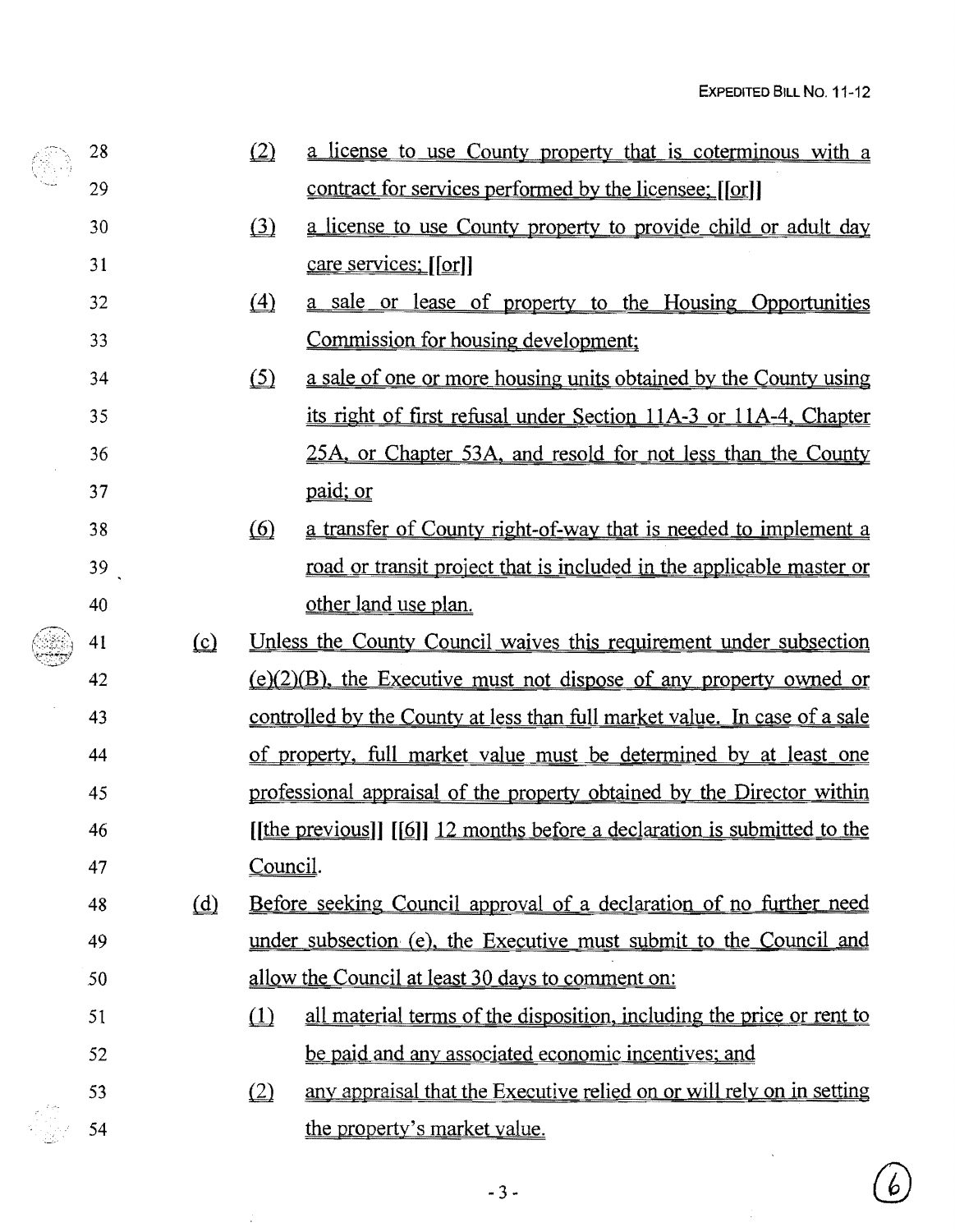| 55 |                                                                                  | In addition, the Executive should when practicable submit for prior            |  |  |  |
|----|----------------------------------------------------------------------------------|--------------------------------------------------------------------------------|--|--|--|
| 56 |                                                                                  | <u>Council review the parameters and material terms of a disposition that</u>  |  |  |  |
| 57 |                                                                                  | has not begun to be negotiated. Any document submitted under this              |  |  |  |
| 58 |                                                                                  | subsection. [[other than any document submitted under the preceding            |  |  |  |
| 59 |                                                                                  | <u>sentence which]] to the extent the document need not be disclosed under</u> |  |  |  |
| 60 | state law, [[is a public document]] must be treated as confidential.             |                                                                                |  |  |  |
| 61 | $[(b)]$ (e) $[Before]$ In addition to the process required under subsection (a), |                                                                                |  |  |  |
| 62 | <u>before the disposition of any real property owned or controlled by the</u>    |                                                                                |  |  |  |
| 63 |                                                                                  | <u>County (other than a property which has either nominal value or an</u>      |  |  |  |
| 64 | appraised value lower than $$100,000$ becomes final[[.]]:                        |                                                                                |  |  |  |
| 65 | $\Box$<br>the Executive must publish a declaration in the County Register        |                                                                                |  |  |  |
| 66 | and post a notice on the County website that the County has no                   |                                                                                |  |  |  |
| 67 | further need for the property or, if the disposition is a lease or               |                                                                                |  |  |  |
| 68 | license, has no further need for the property during the term of                 |                                                                                |  |  |  |
| 69 | the lease or license; and                                                        |                                                                                |  |  |  |
| 70 | (2)<br>the [[County]] Council, by resolution adopted after the Council           |                                                                                |  |  |  |
| 71 | <u>holds a public hearing with at least 15 days advance notice, must</u>         |                                                                                |  |  |  |
| 72 | approve:                                                                         |                                                                                |  |  |  |
| 73 | $[(1)]$ $(A)$ the $[(disposition)]$ Executive's declaration of no                |                                                                                |  |  |  |
| 74 | further need; and                                                                |                                                                                |  |  |  |
| 75 | $[1(2)]$ (B) $[2]$ [[all material terms of the disposition, including the        |                                                                                |  |  |  |
| 76 | price or rent to be paid and any associated economic                             |                                                                                |  |  |  |
| 77 | incentives.] any disposition of the property at less than                        |                                                                                |  |  |  |
| 78 | full market value.                                                               |                                                                                |  |  |  |
| 79 | <u>The Director must adjust the \$100,000 floor in this subsection on July 1</u> |                                                                                |  |  |  |
| 80 | every third year by the percentage increase or decrease in the applicable        |                                                                                |  |  |  |
| 81 | Consumer Price Index, or any successor index, during the previous 3              |                                                                                |  |  |  |

 $\sim$ 

 $\widehat{\mathcal{J}}$ 

 $\bar{z}$ 

 $\mathcal{A}_{\mathbf{r}}$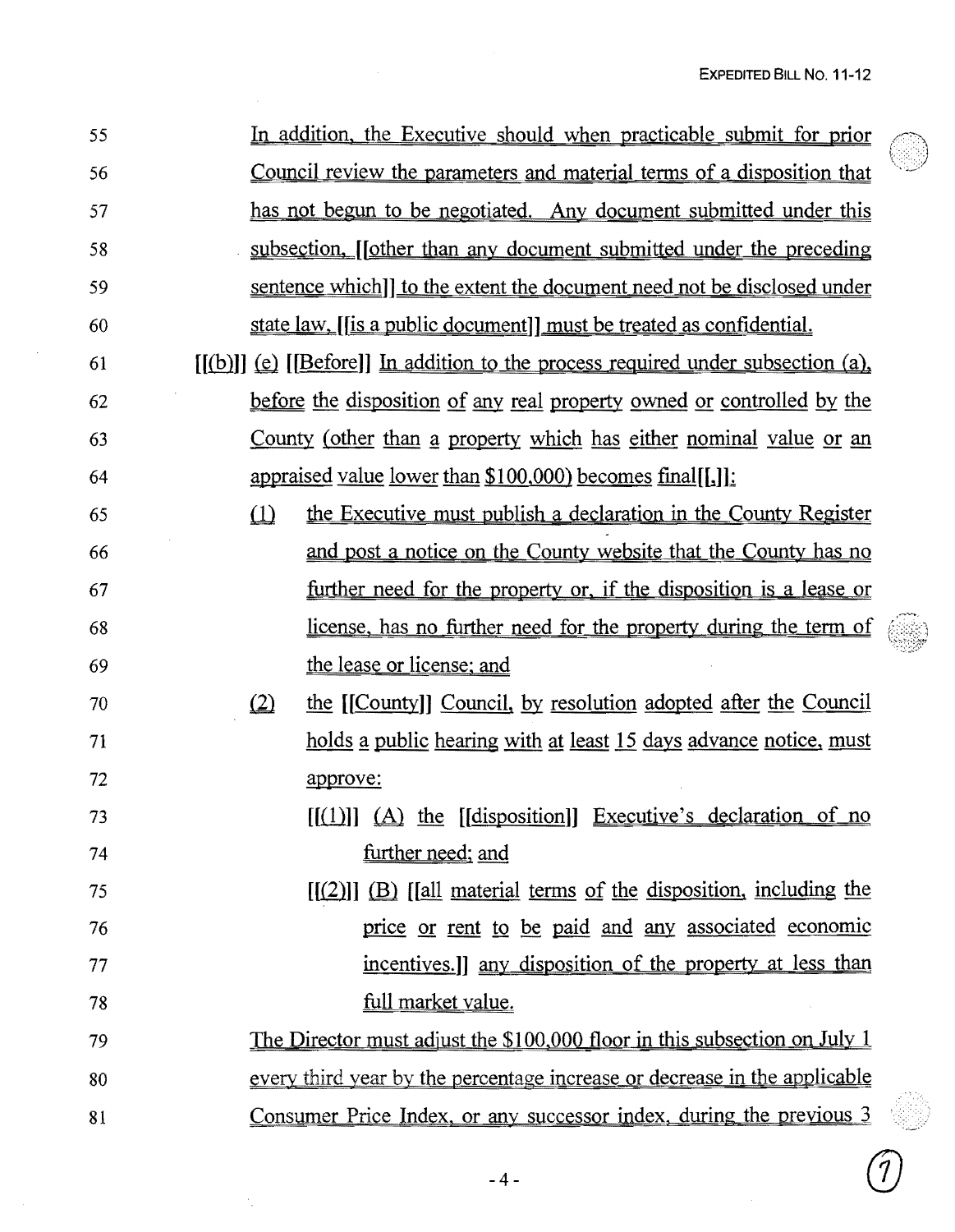|    | 82  | calendar years, rounded to the nearest \$1000. The Council may waive                  |
|----|-----|---------------------------------------------------------------------------------------|
|    | 83  | the public hearing required by this subsection if it concludes that a                 |
|    | 84  | hearing on a particular proposed disposition is not necessary to properly             |
|    | 85  | assess the proposed action. If the Council does not act under this                    |
|    | 86  | subsection within 60 days after the Executive has submitted [[all]                    |
|    | 87  | information necessary to assess] the proposed action, the proposed                    |
|    | 88  | action is automatically approved. The Council may extend [[this]] the                 |
|    | 89  | 60-day deadline by resolution if the Council President has informed the               |
|    | 90  | Executive, within 30 days after the Executive submitted the proposed                  |
|    | 91  | action, that the Council has not received all information necessary to                |
|    | 92  | review the proposed action. If [[this]] the 60-day deadline would fall                |
|    | 93  | <u>during August or from December 15 through December 31, the deadline</u>            |
| 94 |     | is automatically extended until the next scheduled Council session.                   |
|    | 95  | This subsection and subsection (c) do not apply to any disposition of                 |
|    | 96  | property that will be used primarily for housing development if the                   |
|    | 97  | recipient legally commits to the Director of the Department of Housing                |
|    | 98  | and Community Affairs that at least 30% of the housing units built on                 |
|    | 99  | the property will be moderately priced dwelling units or other units that             |
|    | 100 | are exempt from the development impact tax under Section $52-49(g)(1)$                |
|    | 101 | (4)                                                                                   |
|    | 102 | $\ast$<br>$\star$<br>*<br>$[(b)]$ $[(c)]$ $(f)$                                       |
|    | 103 | $[(c)]$ $[(d)]$ $(p)$ The Executive must adopt regulations to establish a process for |

c)]  $\left[\frac{a}{a}\right]$  [ $\left[\frac{a}{b}\right]$  The Executive must adopt regulations to establish a 104 disposition of surplus schools. As used in this Section, "surplus school" 105 means any building used at any time as a public school and later 106 . conveyed to the County and all or part of the land which constitutes the 107 school site<sup>[, and</sup> "disposition" means a sale or a lease with an option to 108 buy]. The regulations must provide for: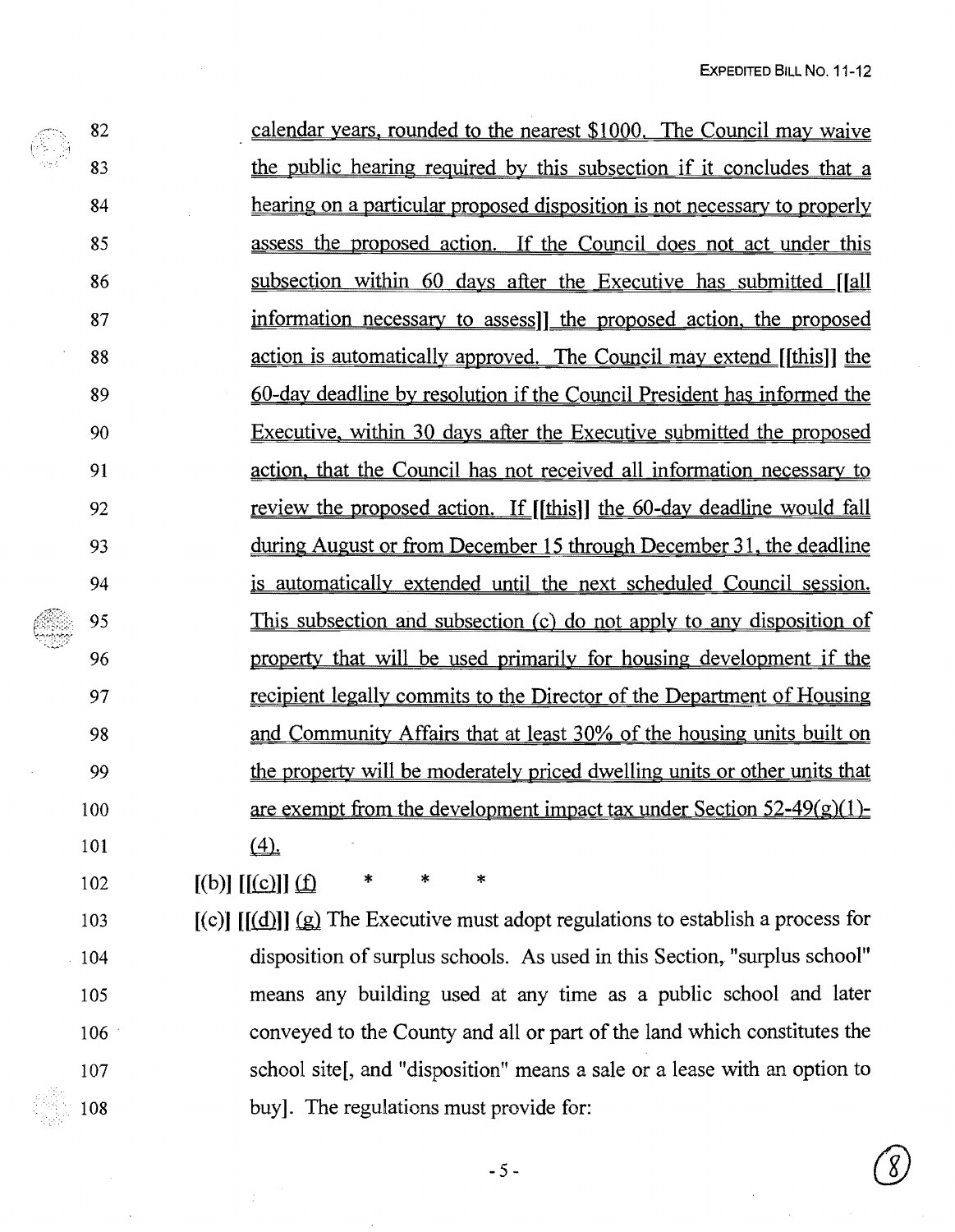$\sim$   $\sim$ 

 $\sim$ 

| 109 | *<br>$\star$<br>*                                                                    |
|-----|--------------------------------------------------------------------------------------|
| 110 | *<br>*<br>×.<br>$[(d)]$ $[(e)]$ $(h)$                                                |
| 111 | Sec. 2. Expedited Effective Date; Applicability.                                     |
| 112 | The Council declares that this legislation is necessary for the immediate            |
| 113 | protection of the public interest. This Act takes effect on the date when it becomes |
| 114 | law. County Code Section 11B-45, as amended by Section 1 of this Act, [[applies]]    |
| 115 | does not apply to any disposition of County property ([completed on or after]] for   |
| 116 | which a legally enforceable contract, lease, or other agreement was signed by all    |
| 117 | parties before that date.                                                            |
| 118 | Sec. 3. Applicability – White Flint Sector Plan area.                                |
| 119 | Section 11B-45(b)-(e), as amended by Section 1 of this Act, does not apply to        |
| 120 | any sale by the County of real property located in the boundaries of the White Flint |
| 121 |                                                                                      |
|     | Sector Plan if:                                                                      |
| 122 | the property was acquired by the County from the State Highway<br>(a)                |
| 123 | Administration;                                                                      |
| 124 | Highway<br>(b)<br>property was originally<br>acquired by the State<br>the            |
| 125 | Administration to construct Montrose Parkway; and                                    |

 $-6 -$ 

 $\bar{\beta}$ 

 $\mathcal{L}^{\text{max}}$ 

 $\hat{\vec{r}}$ 

 $\sim$